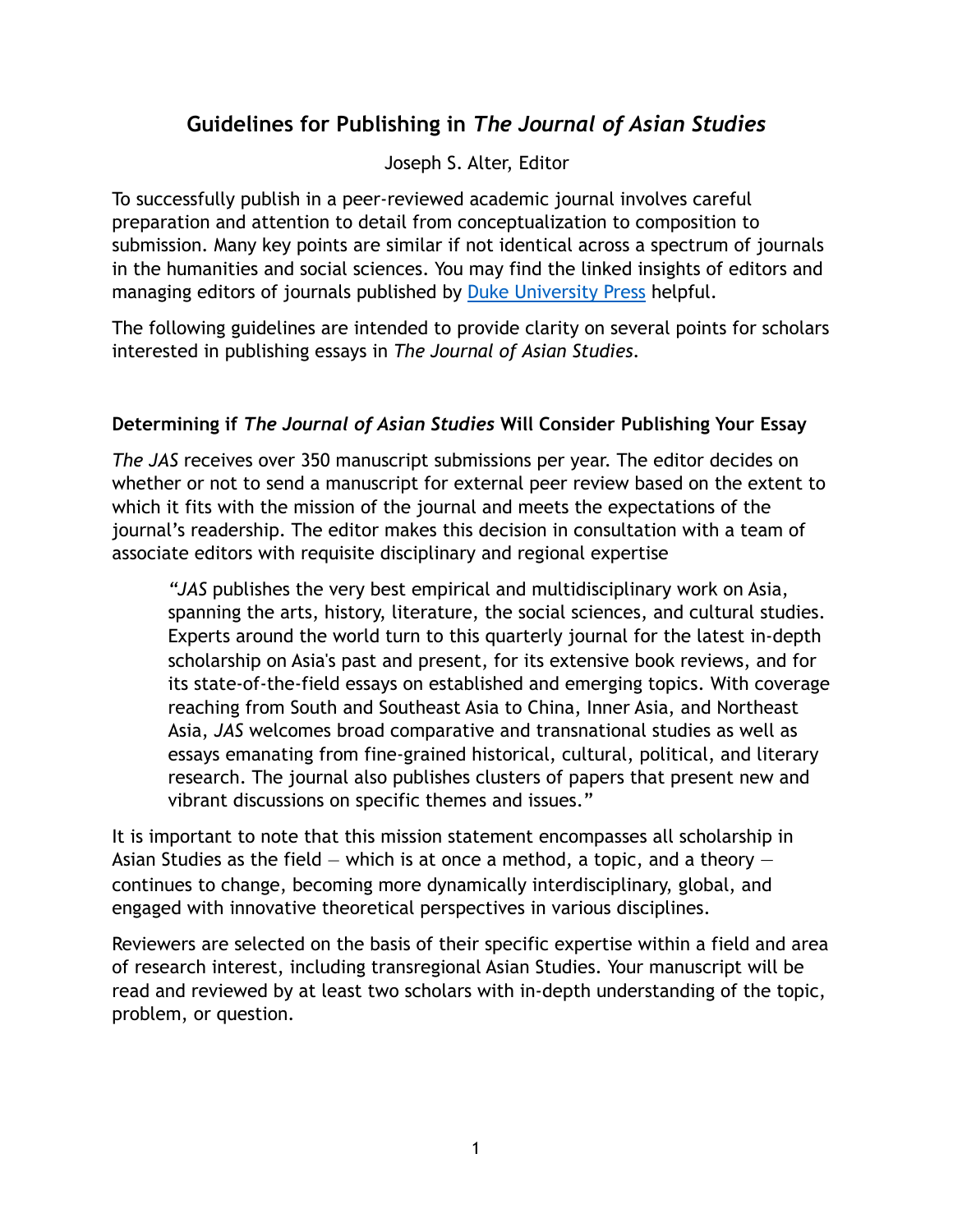#### **Determining Fit and Appropriate Focus**

An effective method for determining if your manuscript fits within the mission and meets the expectations of *The Journal of Asian Studies* is to compare your essay with relevant articles that have been recently published. It is wise to look carefully at a selection of articles since the multi-disciplinary reach of the journal and the interdisciplinary nature of some scholarship can provide a very useful guide concerning the depth of certain kinds of analysis, expectations concerning the use of primary and secondary sources, and how scholars in a range of disciplines define data and make use of data sets.

#### **Follow the Manuscript Preparation and Submission Guidelines Carefully**

Instructions for authors are available on the **JAS** website. It is very important to follow these instructions carefully as it concerns all details of manuscript preparation.

Submission of an article implies that the work described has not been published previously, and that it is not currently being considered by another journal. Manuscripts should be submitted electronically through the **Editorial Manager online** [submission system](https://www.editorialmanager.com/jas/).

#### **Compose Your Essay Carefully and Deliberately**

There is no single formula for writing an essay for a multi-disciplinary area studies journal. This linked article in the [Chronicle for Higher Education](https://www.insidehighered.com/advice/2017/05/09/how-write-effective-journal-article-and-get-it-published-essay) can be helpful for scholars in the social sciences. More broadly, the **Taylor and Francis** website provides useful guidelines.

#### **Draw on Innovative Research that has Broad Significance**

*The Journal of Asian Studies* publishes scholarly work that is innovative, creative, and that provides a new perspective on Asian Studies. Articles are often rich in detail and pertain to specific topics in particular historical, geographic, and geopolitical contexts. Breadth of significance does not mean that an article must be explicitly comparative or expand to encompass a particular scale of time or space. Innovative research is understood to provide a new perspective on a topic, question, or problem in the field. Innovative research can be either specific to an established discipline or explicitly interdisciplinary. Breadth of significance is defined in terms of projected readership and scholarly impact. Keywords that accurately reflect the significance of an article provide a perspective on breadth, both within a discipline and with regard to interdisciplinary relevance.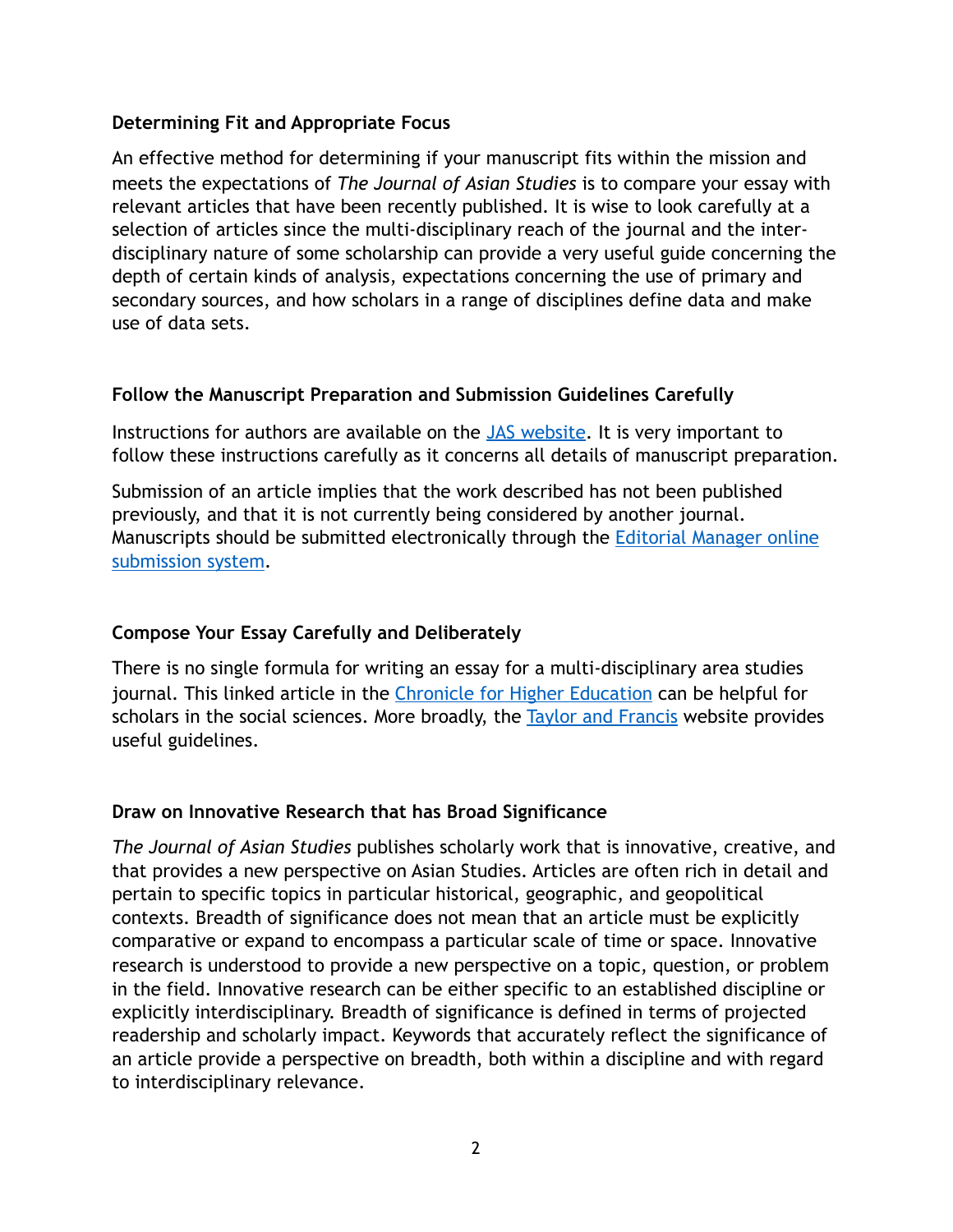#### **Demonstrate How Your Analysis Contributes to a Body of Scholarship**

Any subject can be studied narrowly or broadly. Scholarship involves finding the fine balance of perspective such that the details of analysis and understanding reveal new insights that extend to a broader frame of reference. As such, your work should fit into a body of published scholarship concerning both the details in question as well as the broad implications of the questions, problems, or issues that interest you and the community of scholars with whom you are in conversation. To publish your work, it is important to show how your argument builds on and furthers significant scholarly debates in your field(s).

#### **Demonstrate Command of the Relevant Literature**

New modes of accessing libraries, archives, and collections make it increasingly easy to draw on a vast resource of published material, and to adopt methods of integrated citation that are seductively easy to weave into a manuscript. Online access to published and unpublished material affords tremendous opportunities for new kinds of scholarship, but also presents profound challenges in demonstrating that you have scholarly command of the literature in question. A key to successful publishing is to be judicious and thoughtful in citing literature that is relevant to your argument and that you have read carefully.

#### **Avoid Theoretical Jargon that is Exclusive**

It is often useful to imagine that you are writing for a community of scholars and that you are in conversation with them as you compose your essay. However, it is critically important to not let this "imagined conversation" lapse into a mode of exclusive communication based on the development of a language that only you and a relatively small group of scholars understand. As you write, periodically step back and ask yourself if what you have written can be understood by one of your peers  $-$  a generous and sympathetic colleague, but one who "speaks a different language"  $-$  in a discipline that is not your own. While engaging in this useful, and self-consciously humbling exercise, think about how you could best persuade them of the significance of your insights.

#### **Support Claims for the Significance of Your Scholarly Intervention with Evidence and Convincing Analysis**

It is relatively easy to make broad claims of significance, but it is always better to avoid statements that announce the importance of what you want to say by referring primarily to what others have said. The significance of your insight is derived from the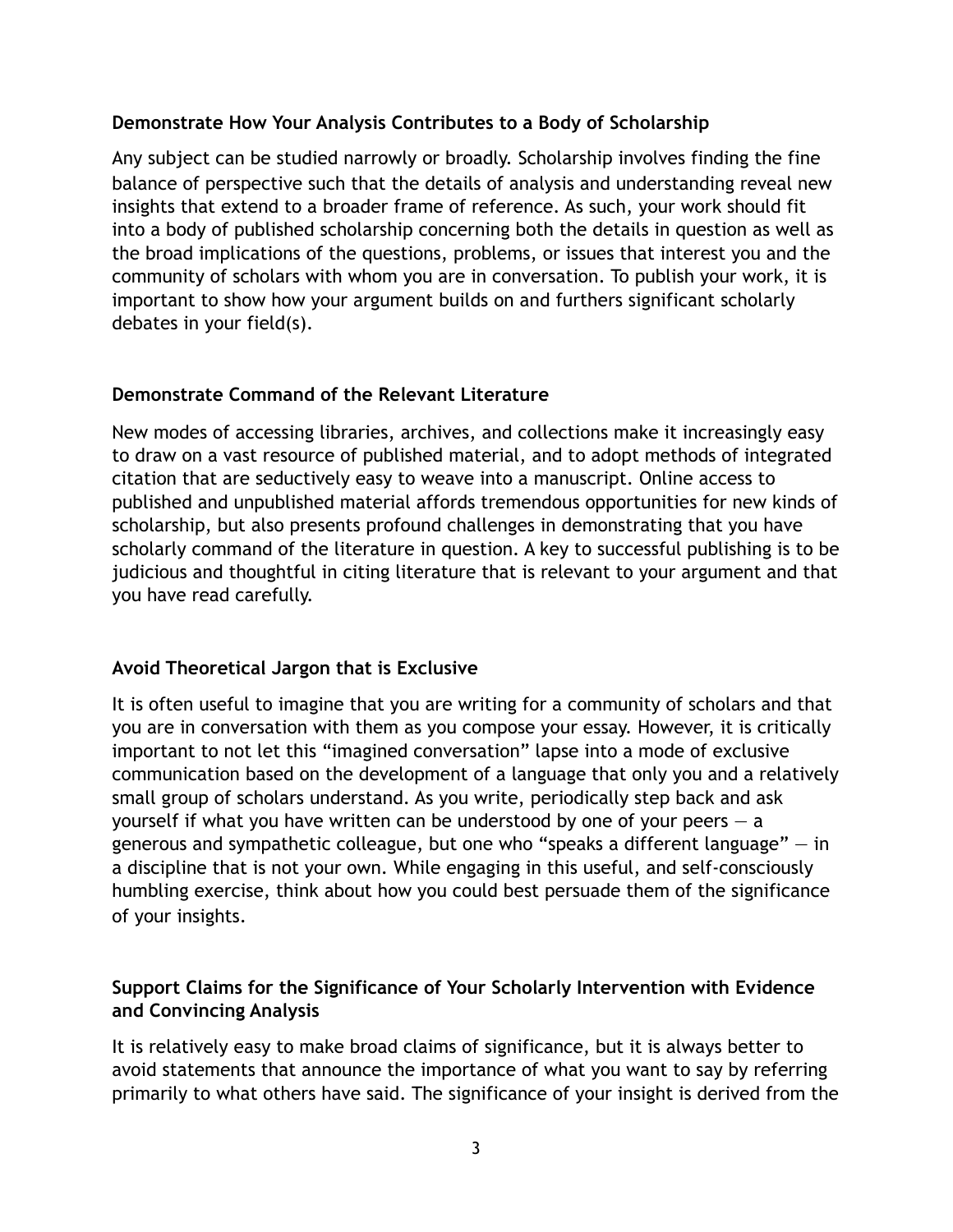evidence you bring to bear to answer the questions you and others are asking, and how convincing your analysis of the evidence is. Use the article to show rather than tell why the evidence matters. A convincing analysis is built upon evidence that is persuasive either in terms of qualitative or quantitative criteria, and often some combination of both.

## **What to Do If You are Asked to Revise and Resubmit**

To be asked to revise and resubmit an essay is the most likely positive outcome following submission. To revise and resubmit gives you an opportunity to engage in one of the most productive aspects of the peer-review process. It can be unnerving and is often challenging but is always  $-$  and I mean always  $-$  rewarding. The process of peer review is often spoken of in terms of "gate keeping," as though editors seek to limit access to an elite and exclusive club. My experience, and certainly my approach, is to conceptualize the process in terms of opening access rather than defining the terms of exclusion. An invitation to revise and resubmit means that the editor, associate editors, and peer reviewers want to help you succeed at publishing your manuscript in the *JAS*. This often involves requires revising the scope, structure, and/or central concept of the manuscript. Because of the thought required to accomplish such deep revisions, it is appropriate to spend 4-6 months revising a manuscript for resubmission. That said, the process of peer review is selective and involves critical evaluation that can lead to rejection. Rejection is difficult to accept, but it should lead  $-$  as a sage professor at UC Berkeley once told me  $-$  to a careful reappraisal, determined revision, and thoughtful but timely resubmission of your valuable work to another journal.

## **Anticipating the Peer Review Time Frame**

- *Manuscripts reviewed by the editor:*  2 – 5 days from receipt to decision.
- *Manuscripts that meet expectations are sent to Associate Editors (AEs):*  15 – 20 days from receipt to recommendation. **Note:** AEs often recommend revisions before recommending that a manuscript be sent out for peer review. This is a form of a "revise and resubmit" request. Like revise and resubmit decisions after peer review, AE recommendations are designed to help you succeed at the next stage of review.
- *Manuscripts sent for external peer review on AE recommendation:*  28 days from the acceptance of the invitation to review to response and recommendation.

**Note:** It often takes time to secure a commitment from qualified prospective reviewers. This can delay the peer review process.